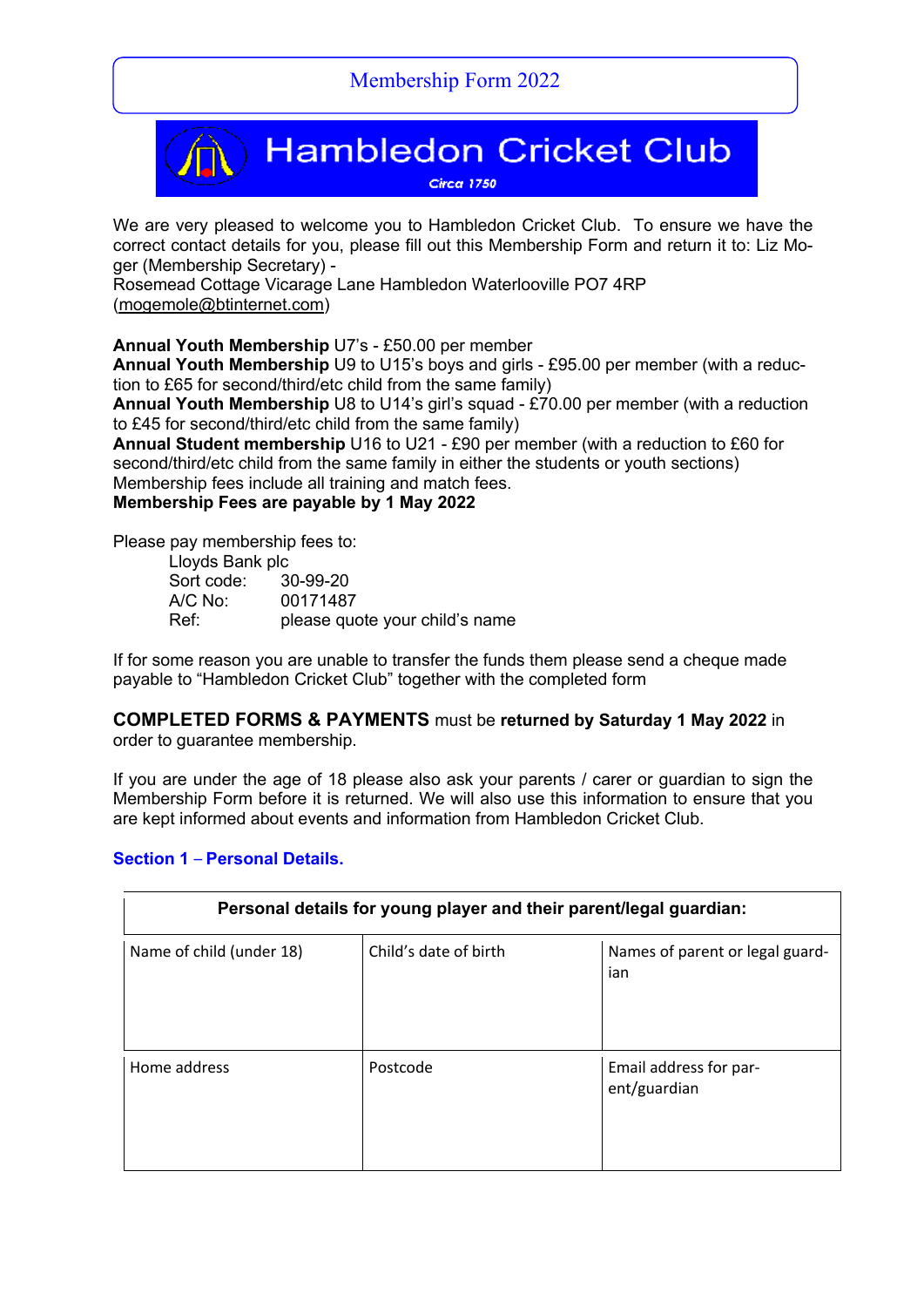| Home telephone number  | Work telephone number for<br>parent/guardian | Mobile telephone number for<br>parent/guardian |
|------------------------|----------------------------------------------|------------------------------------------------|
| Name of school/college | Age group<br>Under 7/9/11/13/15/17/19 yrs    | School Year                                    |

## **Section 2** – **Emergency Contact details**

In the event of an incident, or emergency situation, where a parent or legal guardian named above cannot be contacted, please provide details of an alternative adult who can be contacted by the club. Please make this person aware that his/her details have been provided as a contact for the club:

| Name of an alternative adult<br>who can be contacted in an<br>emergency | Phone number for alternative<br>named adult | Relationship which this person<br>has to the child (for example,<br>aunt, neighbour, family friend<br>and so on) |
|-------------------------------------------------------------------------|---------------------------------------------|------------------------------------------------------------------------------------------------------------------|
|                                                                         |                                             |                                                                                                                  |

# **Section 3** – **Disability**

| The Disability Discrimination Act 1995 defines a disabled person as anyone with "a physical or mental<br>impairment, which has a substantial and long-term adverse effect on his or her ability to carry out<br>normal day-to-day activities". |                     |     |                         |
|------------------------------------------------------------------------------------------------------------------------------------------------------------------------------------------------------------------------------------------------|---------------------|-----|-------------------------|
| Do you consider this child to have an impairment?                                                                                                                                                                                              |                     | Yes | No.                     |
| If yes, what is the nature of their disability? PLEASE DELETE THOSE NOT RELEVANT                                                                                                                                                               |                     |     |                         |
| Visual impairment                                                                                                                                                                                                                              | Learning disability |     | Other (please specify): |
| Hearing impairment                                                                                                                                                                                                                             | Multiple disability |     |                         |
| Physical disability                                                                                                                                                                                                                            |                     |     |                         |

## **Section 4 - Sporting Information**

| Has this child played cricket before? | Yes | Nο |
|---------------------------------------|-----|----|
|                                       |     |    |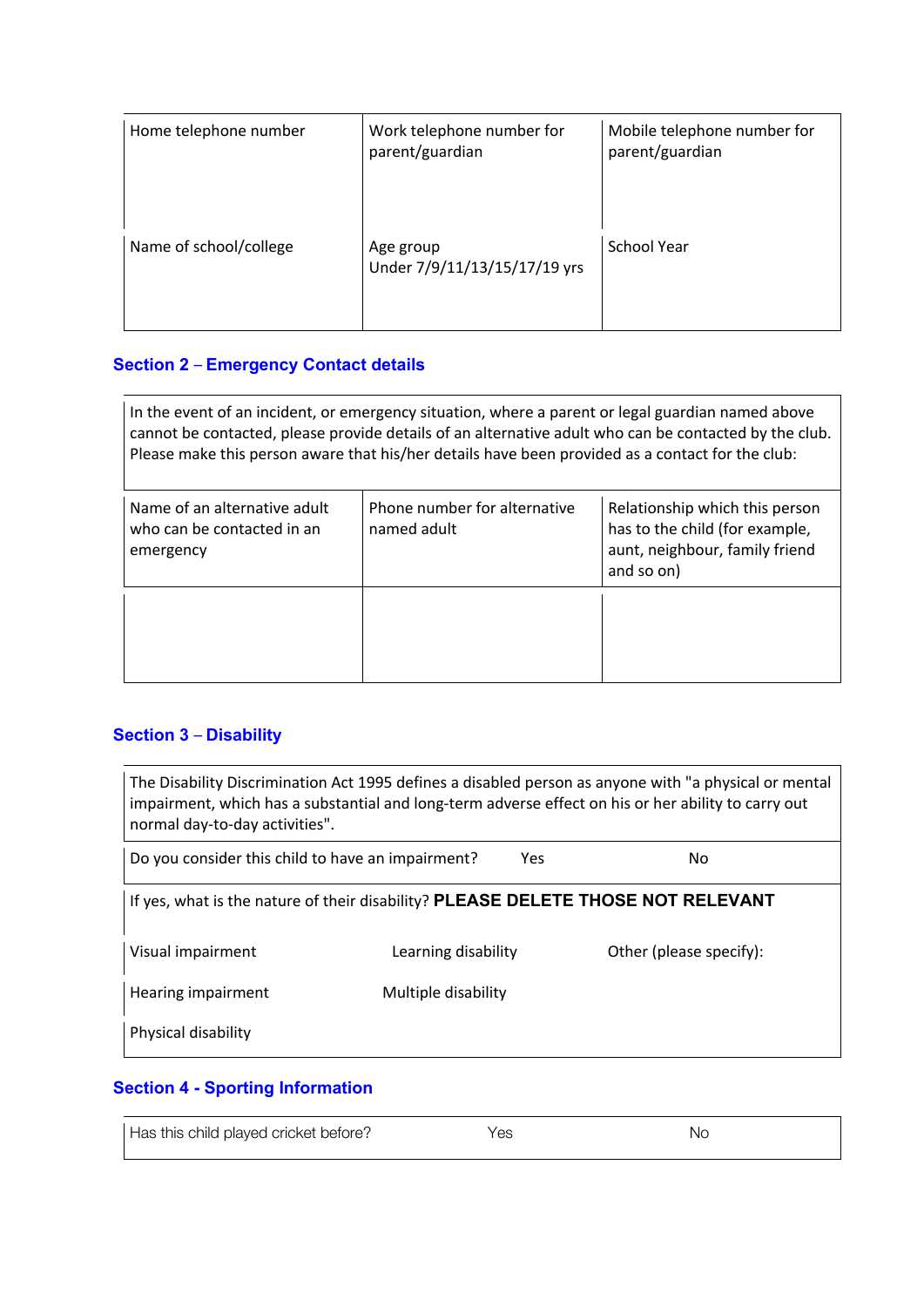| If yes, where has this been played? PLEASE DELETE THOSE NOT RELEVANT |                                     |  |
|----------------------------------------------------------------------|-------------------------------------|--|
| Primary school                                                       | Club                                |  |
| Secondary school                                                     | County                              |  |
| <b>Special Education Needs school</b>                                | Local authority coaching session(s) |  |
| Other (please specify):                                              |                                     |  |

## **Section 5** – **Medical Information**

Please detail below any important medical information that our coaches/junior co-ordinator need to know such as: allergies; medical conditions (for example - epilepsy, asthma, and so on); current medication; special dietary requirements and/or any injuries.

Name of doctor/surgery name:

Doctor's telephone number :

### **Section 6 - Automatic Non- Voting Membership Status**

Junior membership of the club also provides that the parent(s)/legal guardian(s) of the child are given non-voting membership of the club as part of that junior membership. This entitles the parent(s)/legal guardian (s) no additional privileges that would otherwise be gained by paying the appropriate adult membership fee(s). Any use of facilities (for example social / training / playing) may incur such charges as applicable to relevant adult membership.

### **Section 7 - Data Protection**

The club will use the information provided on this form, as well as, other information it obtains about the player to administer their cricketing activity at the club, and in any activities in which they participate through the club, and to care for, and supervise, activities in which they are involved. In some cases this may require the club to disclose the information to County Boards, leagues and to the ECB. In the event of a medical or child safeguarding issue arising, the club may disclose certain information to doctors or other medical specialists and/or to police, children's social care, the courts and/or probation officers and, potentially, to legal and other advisers involved in an investigation.

### **Section 8 - Consent statements**

**Consent statement from parent/legal guardian**

*Please strike through the words you do not agree to on this page*

**Legal authority to provide consent:**

I confirm I have legal responsibility for (name of child) and the confirmity of child) and  $\sim$  (name of child)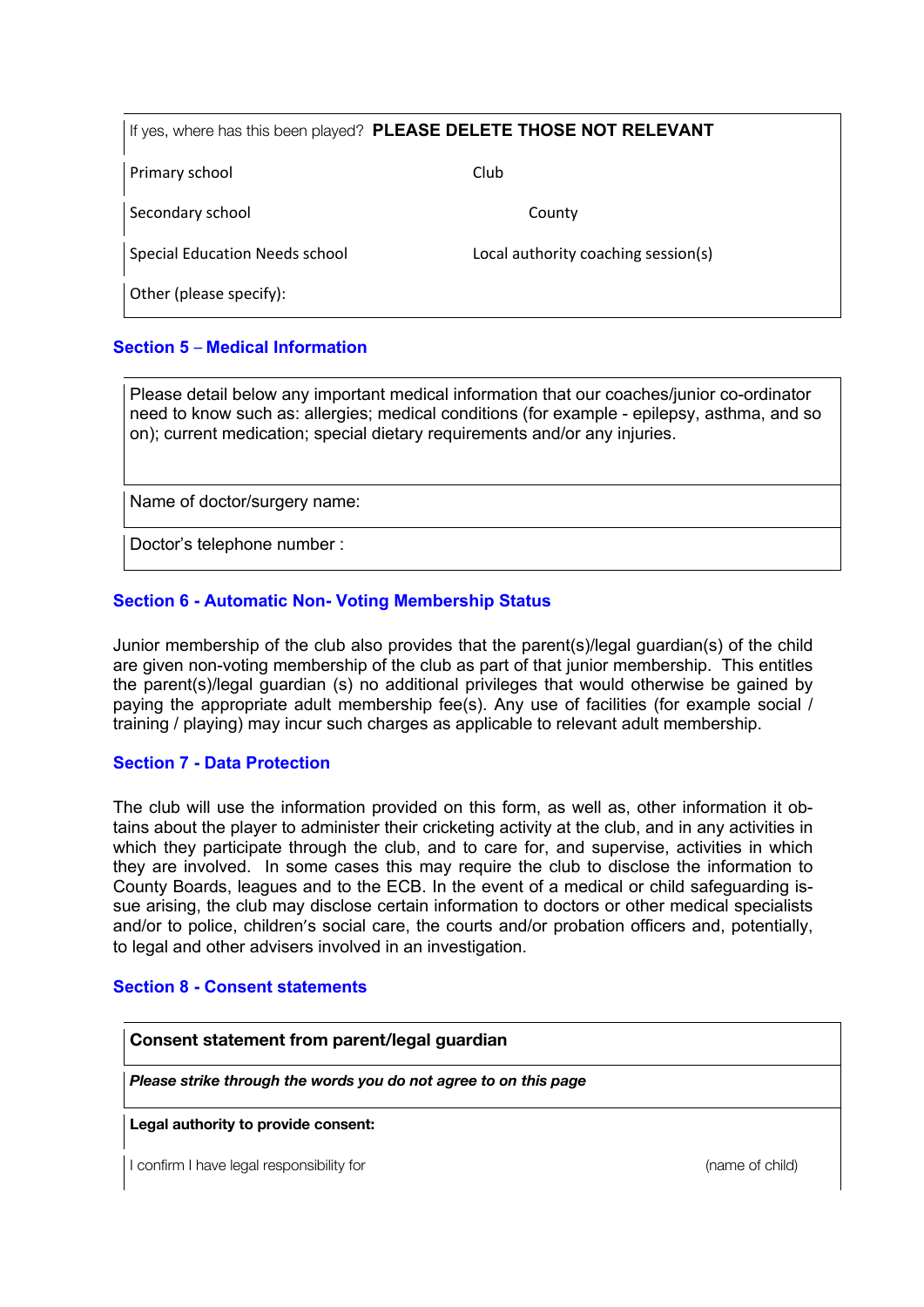and am entitled to give this consent.

I confirm to the best of my knowledge, all information provided on this form is accurate, and I will undertake to advise the club of any changes to this information.

#### **Medical consent:**

I give my consent that in an emergency situation, the club may act in my place (loco parentis), if the

need arises for the administration of emergency first aid and/or other medical treatment which, in the opinion of a qualified medical practitioner, may be necessary. I also understand that in such an

occurrence all reasonable steps will be taken to contact me or the alternative adult which I have named

in section two of this form.

I confirm to the best of my knowledge, my child/the child in my care does not suffer from any medical

condition other than those detailed by me in section five of this form

#### **Consent to participate:**

I agree to the child named above taking part in the activities of the club including open age and adult cricket if selected.

I confirm I have read (on web site), or been made aware of, the club's policies concerning:

| Changing / showering                 | Missing children                      |
|--------------------------------------|---------------------------------------|
| Transport                            | Children playing in adult matches     |
| Photography/video                    | Anti-bullying and the code of conduct |
| Managing children away from the club | E-safety communication                |

I understand and agree to the responsibilities which I and my child have in connection with these policies

I consent to the club photographing or videoing my involvement in cricket under the terms and conditions in the club photography/video policy. PLEASE DELETE THE WORDS IF YOU DO NOT AGREE

I understand and agree to the responsibilities which I and my child have in connection with these policies

I confirm that I have read, or been made aware of, and will observe the Code of Conduct for all members and guests

I also confirm I have been given comprehensive details of the home and away fixtures in which my child

may participate

## **Signed** (parent/legal quardian): Date of signing: